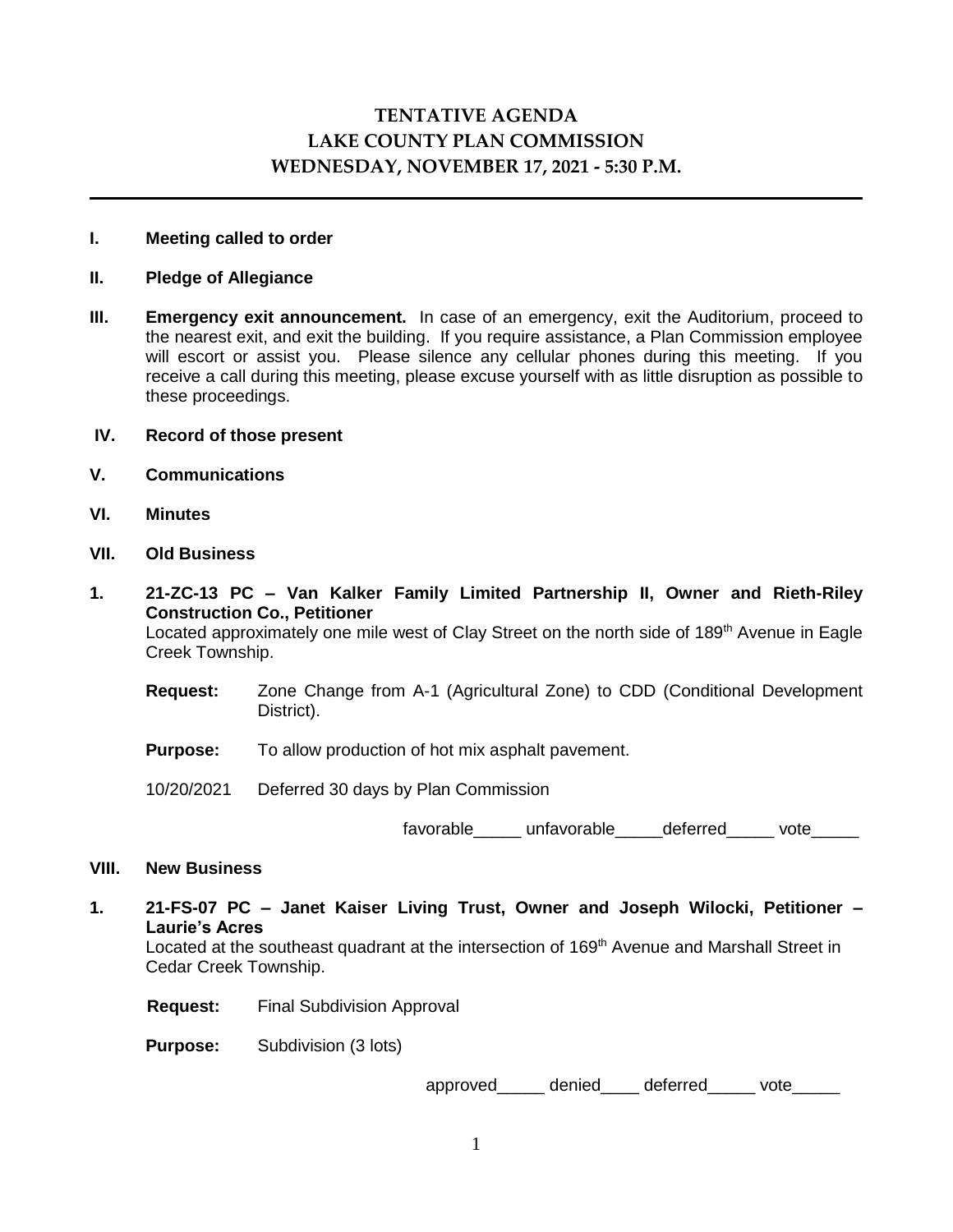## **2. 21-ZC-14 PC – Gary and Diane Hovan, Owners/Petitioners**

Located at the southwest quadrant at the intersection of 139<sup>th</sup> Avenue and Arizona Street in Winfield Township.

**Request:** Zone Change from A-1 (Agricultural Zone) to RR (Rural Residential).

**Purpose:** To allow a proposed four-lot single family residential development.

favorable unfavorable deferred vote

**3. 21-ZC-15 PC – Tom DeMichael, Owner and McMahon Associates, Inc., Petitioner** Located approximately  $2/10$  of a mile south of  $157<sup>th</sup>$  Avenue on the east side of Colorado Street in Eagle Creek Township.

**Request:** Zone Change from A-1 (Agricultural Zone) to R-1 (One Family Zone).

**Purpose:** To allow a proposed one-lot single family residential development.

favorable\_\_\_\_\_\_ unfavorable\_\_\_\_\_deferred\_\_\_\_\_ vote\_\_\_\_\_

**4. 21-ZC-16 PC – William J. and Kriston Scott, Owners and William J. Scott, Petitioner** Located approximately 2/10 of a mile east of Chase Street on the south side of 153<sup>rd</sup> Avenue in Cedar Creek Township.

**Request:** Zone Change from A-1 (Agricultural Zone) to RR (Rural Residential).

**Purpose:** To allow several single-family residences.

favorable unfavorable deferred vote

**5. 21-W-12 PC – Emerald Crossing Development LLC, Owner and Olthof Homes - Ed Recktenwall, Petitioner**

Located approximately 1/10 of a mile south of 101<sup>st</sup> Avenue on the east side of Kreitzburg Street in Hanover Township.

- **Request:** Waiver from the Unincorporated Lake County Subdivision Regulations Ordinance, Sec. 1.11, Re-Subdivision of Land.
- **Purpose:** To allow for a re-subdivision of lots 298, 299 and 300 in Emerald Crossing Unit 8 in order to shift the north lot lines of lot 298 and 299 three feet north

approved denied deferred vote

# **IX. Site Development Plans Approved by Staff**

**1. 21-SDP-19 PC – Kyle Bruce, Owner/Petitioner** Located at the southeast quadrant at the intersection of 219<sup>th</sup> Avenue and US 41 (Wicker Boulevard), a/k/a 11019 W. 219<sup>th</sup> Avenue in West Creek Township.

Purpose: Agricultural Building in a Special Flood Hazard Area.